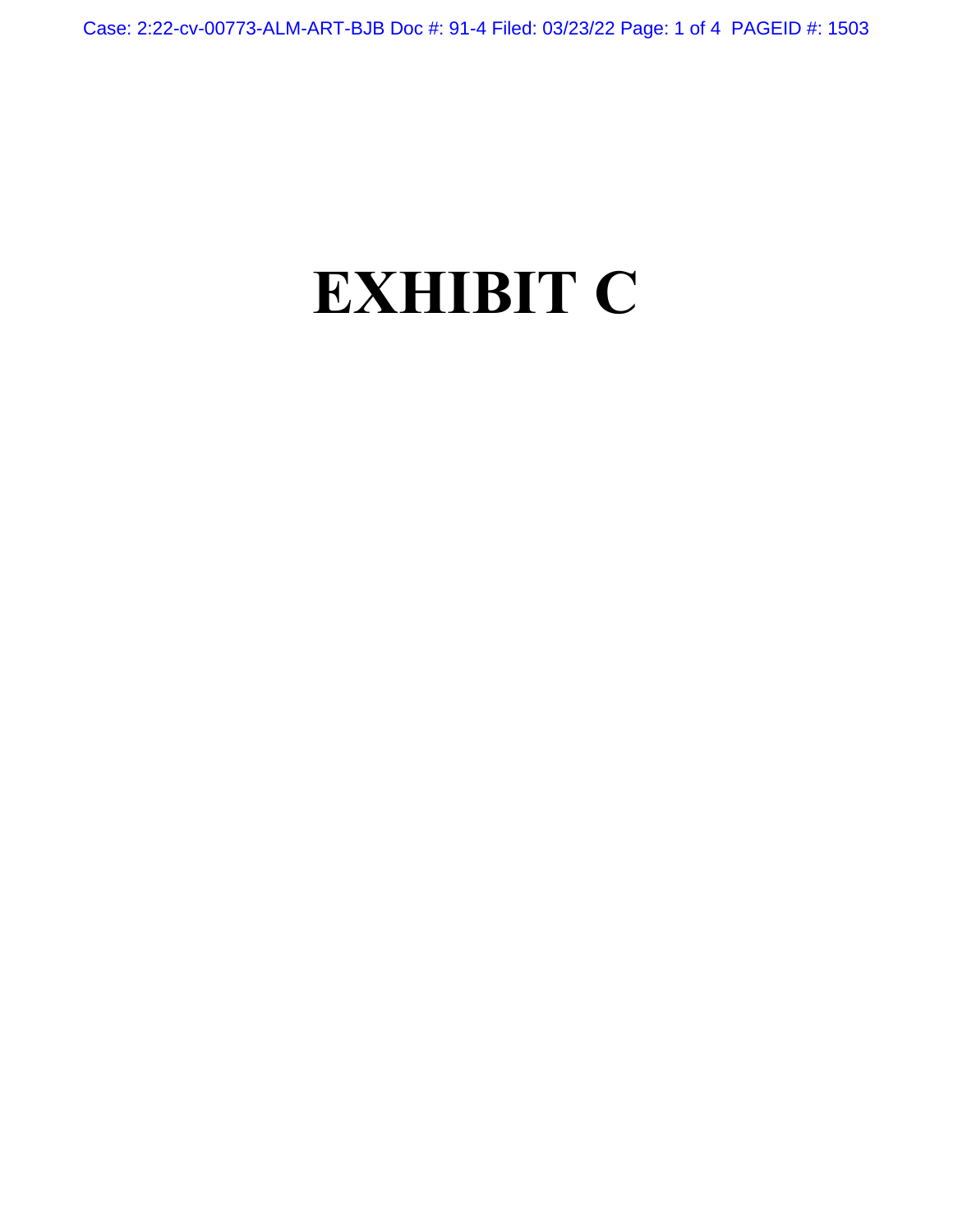

Administration Office 614-728-5458 Fax 614-466-5087

February 22, 2022

Honorable Mike DeWine Governor, State of Ohio 77 South High Street,  $30<sup>th</sup>$  Floor Columbus, Ohio 43215

Honorable Matt Huffman Senate President Ohio Statehouse Columbus, Ohio 43215

Honorable Robert Cupp Speaker of the Ohio House 77 South High Street, 14<sup>th</sup> Floor Columbus, Ohio 43215

Honorable Allison Russo House Minority Leader 77 South High Street, 14<sup>th</sup> Floor Columbus, Ohio 43215

Honorable Kenny Yuko Senate Minority Leader Ohio Statehouse Columbus, Ohio 43215

The Ohio General Assembly Columbus, Ohio 43215

Dear Colleagues:

What happens now? This letter is to outline some answers to that question, and to identify possible actions—and the probable outcome of inaction.

I am writing to you on behalf of my client, the State of Ohio. However, this is not a legal brief, and my aim is to lay out the law in plain English to assist you in your duties. You do not answer to me, but to the people of Ohio...as do I. We have parallel duties to the same superior.

Maps for the General Assembly have been rejected twice by the Ohio Supreme Court. The Court's deadline to produce a third came and went without a new map and last Friday the Court issued a short entry requiring the Redistricting Commission to show cause by this Wednesday as to why it failed to comply with the Court's earlier order to produce a new state legislative map proposal.

The Congressional map is not as far along, but the first federal map was rejected by the Ohio Supreme Court and time ran out on a second without action by the General Assembly. Though that matter is pending before the Redistricting Commission, no action has yet been taken.

The result: there are no maps as of today for state or federal legislative districts, or the offices that are dependent on them, such as the State Board of Education or the state central committees of the political parties. This presents an unusual legal problem, because lawfully enacted, Constitutional maps are what lawyers call a *condition precedent* to the ballot. That is, legislative district maps have to happen before the ballot.

That bit of legal logic takes on special importance today, because today is the statutory deadline for the Secretary of State to certify the ballot for the 2022 Primary Election. Without valid maps, he cannot certify candidates to county board of elections, because there is no way to tell which

> 30 E. Broad Street,  $17<sup>th</sup>$  Floor,  $\vert$  Columbus, OH  $\vert$  43215 www.OhioAttorneyGeneral.gov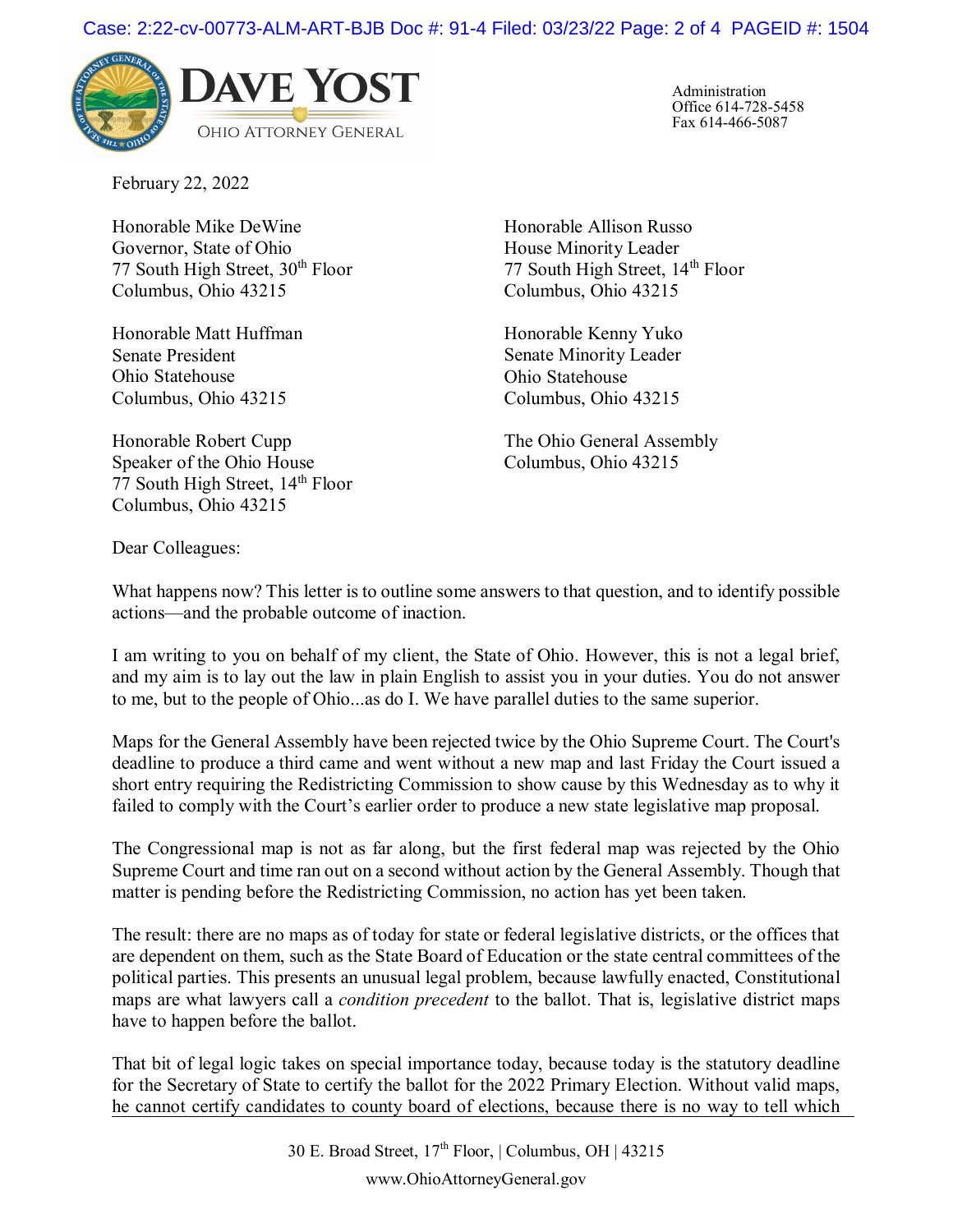precincts are in which districts—or, for that matter, which candidates are in which districts, because there are no districts.

Yet Ohio law requires a primary election to be held on May 3, and the General Assembly has reserved the power to move that date to itself—a decision properly within the Legislature's authority. Neither court nor executive may change that.

So, a primary election will be held, and the Secretary of State will certify a ballot today without legislative candidates, because no certification is possible without maps. For each and every one of you, your voters will go to the polls on May 3—and they will not see your name. Indeed, none of you even know who your voters are. The Secretary of State will have fulfilled his statutory duties, but few would view this outcome as sufficient.

The General Assembly granted the power to the Secretary of State to move certain statutory deadlines leading up to the primary election for races impacted by redistricting, and the ballot certification deadline is one of them. Statewide and county office races are not impacted by redistricting, the Secretary has no authority to move deadlines related to them and he will be certifying that ballot today. As for statehouse and congressional races, the Secretary of State informs me that necessary actions between these deadlines form a "critical pathway" of tasks that take a certain amount of time, and must be done in order. He does not feel he can move this deadline and still complete the necessary work prior to May 3, 2022. I have no reason to doubt him.

It has been suggested that the Secretary could use the existing 2011 maps until new maps are qualified. However, because of the decennial census, the 2011 maps are now "malapportioned" some districts have too many voters and others have two few. This violates existing case law applying the Fourteenth Amendment to the United States Constitution.

It is true that the 2011 maps, perhaps, could be adjusted by a federal court, and there is a brandnew lawsuit seeking to invoke federal court jurisdiction. But that lawsuit seeks to use the map passed on January 22 and invalidated by the Ohio Supreme Court on state constitutional grounds, not the 2011 map. The federal court may not order the use of a map that was rejected by the Ohio Supreme Court, where the underlying provision of the state constitution has not been found to violate the federal constitution. In any event, any action by the federal court is unlikely to come early enough to cure the May 3 ballot.

The uncertainty does not end in May. Without a primary election decision on party nominations, it is unclear what the general election in November would look like. Assuming valid maps exist by then, do all candidates run in a field? A thousand other questions arise, and there is no clear view from this place in time of how it would sort out.

Unless you act.

The General Assembly has the authority to fix this. An obvious solution is to move the primary date, though that would take a two-thirds vote of both chambers and the Governor's signature because it would require an emergency clause. If a primary election ballot largely without one of the three branches of government does not constitute an emergency, what does? (Obviously, the maps do not impact primary races for the United State Senate.)